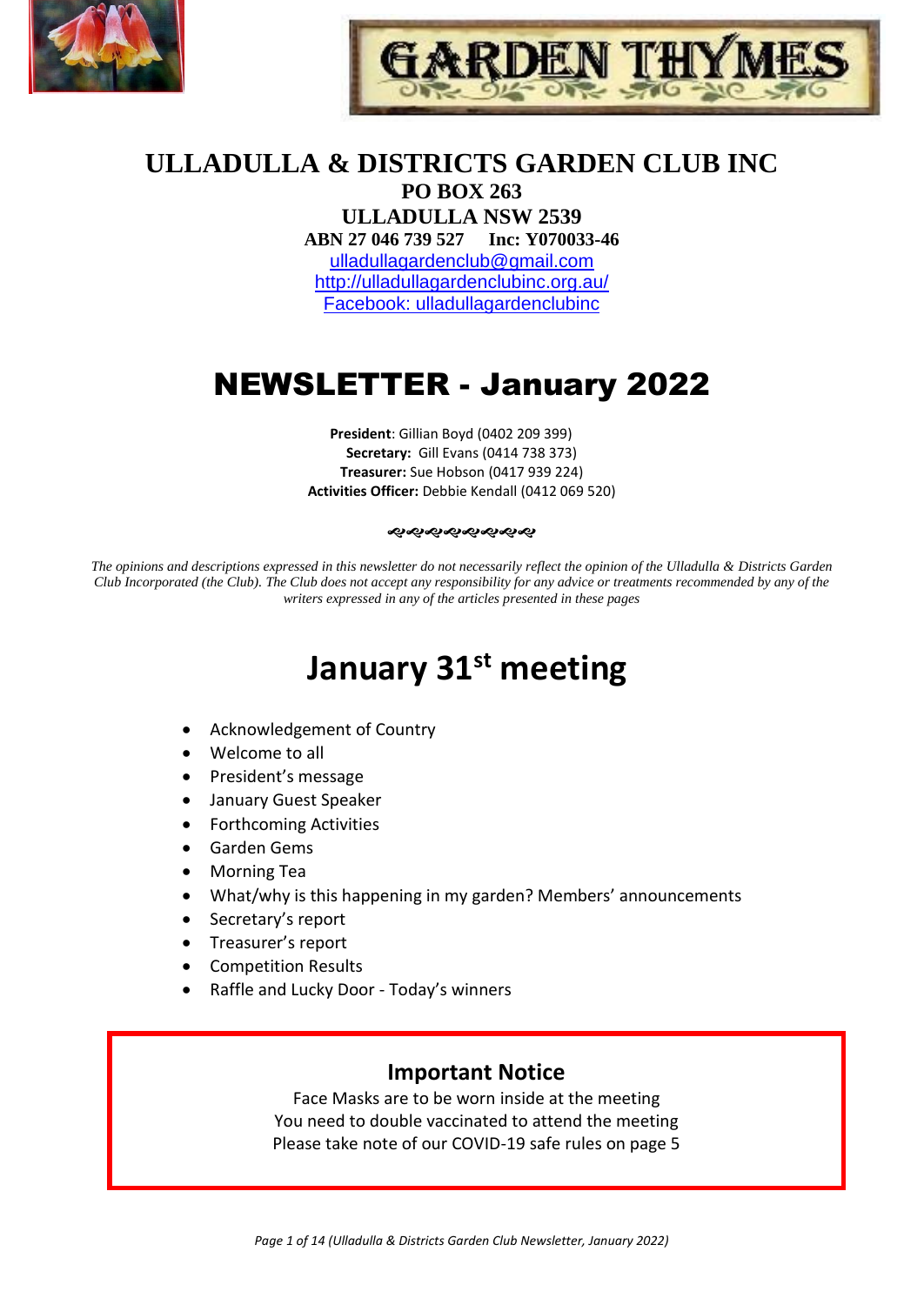#### **New Members**

Please welcome new member/s**:**

#### 

#### **Get Well Messages**

If you are aware of a member who is not well, or needs cheering up, **please let Sue McMahon know on 4455 2739**

#### やややややややや

#### **Banking Information – please note new details**

If you would prefer to pay electronically for membership or trips etc, you can - details as follows:

# **Westpac Ulladulla Branch BSB 032701 Account No 269025**

**Please ensure you enter your surname and what the money is for in the description space i.e. Keegan, Fees**

#### やややややややや

#### **Contact Details**

If you have recently changed your address, telephone number or email address, please ensure that you let a committee member know. This will ensure that you will receive your newsletter via email if you have requested this. All personal details are kept strictly confidential.

#### **����������**

#### **Morning Tea**

**Please think about bringing your own mug for m/tea** – this not only helps with the environment but also keeps our costs to a minimum. A mug with a lid would work best, as this would alleviate spillage and a possible injury. If you do use a disposable cup, please make sure you put it in the bin before you leave. We have had a lot of spills while packing up when cups are left on the floor.

#### **����������**

#### **Insurance**

Please note that guests, (non-members), are not covered by the Club's Group Personal Accident Policy on coach trips, therefore, these are restricted to financial members only.

#### *સર્વેશ્વેશ્વેશ્વેશ્વેશ્વે*

#### **Newsletter**

Will be distributed to members via email each month. As our monthly meetings are resuming, those who do not receive the newsletter via email, can collect their copy from the Welcome desk on meeting day.

#### **����������**

# **Propagation Group – 3rd Tuesday of the month**

Next meeting – to be confirmed

**ର୍ଦ୍ଧରଶ୍ୟକ୍ରମ୍ବର**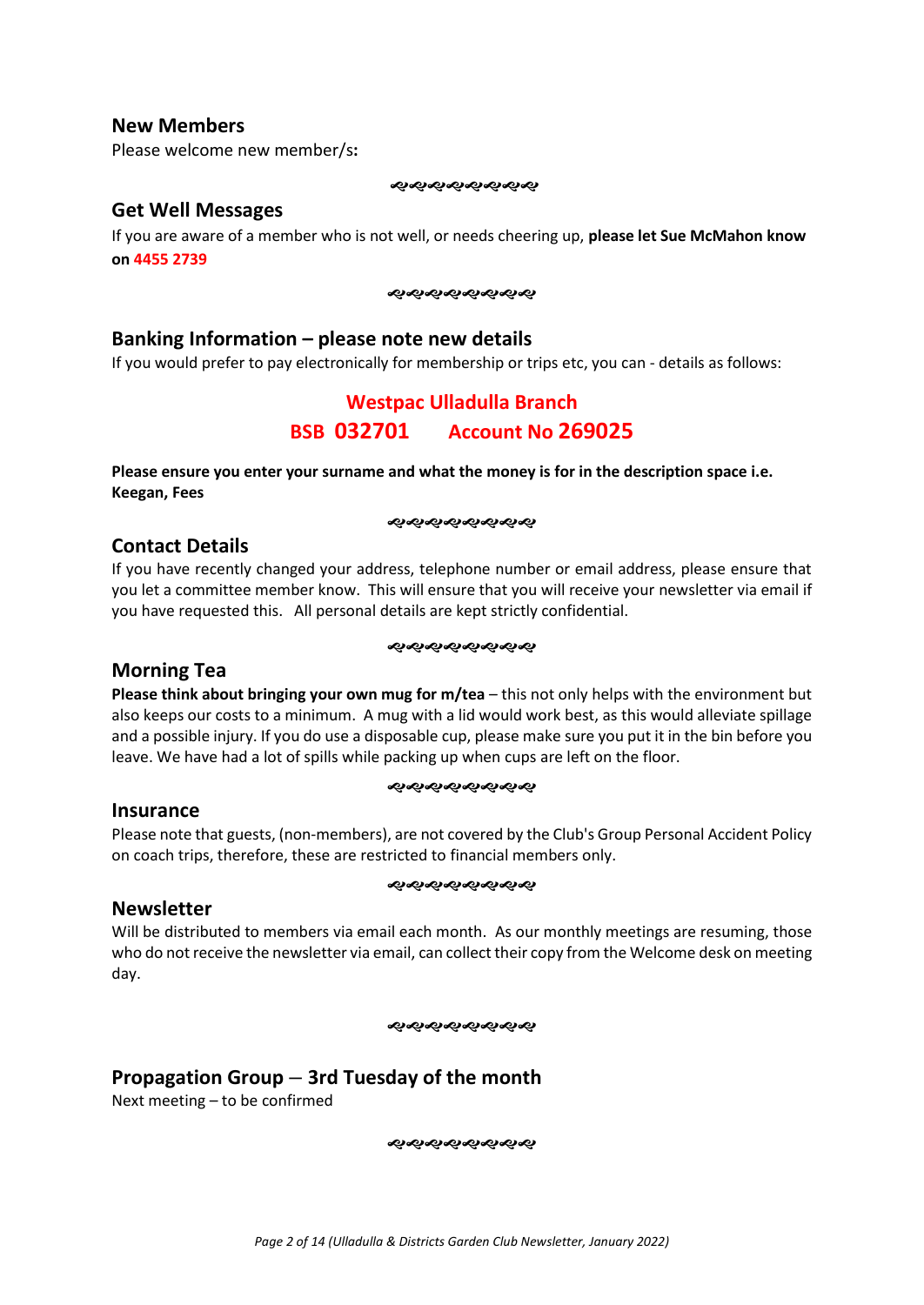# **President's Message**

Welcome to damp and humid 2022! Let's hope that we can get together regularly this year and enjoy each other's company and learn and share more about gardening in beautiful Milton and Ulladulla and surrounds.

Despite the lack of sunshine, plants in the garden and in the bush are flourishing. We have pumpkin vines flowering at the top of our 2 metre Mulberry tree and we snack on homegrown strawberries in between bouts of cutting back shrubs and trees that are taking over the garden. The weeds are particularly enjoying this La Niña summer. As fast as I pull out one weed, another five grow in its place! Black spot is also running rampant and relishing these conditions.

But not everything is flourishing. The Grevillea macleayanas, the local Jervis Bay Grevillea, hates the saturated Milton mud and looks very unwell. Two hitherto strong and vigorous lavenders have died, and a Mexican Sage has finally given in to regular inundation. After spending a few years trying to find plants that will survive the fluctuating wet and dry conditions in 'the bad luck bed', I have installed water gardens. I am yet to see if they can cope with heat.

We were lucky to end the Garden Club year on a happy note. Our gathering at Lions Park at Burrill Lake attracted a good number of members. We all enjoyed catching up on everyone's news as well as hot drinks from our thermoses and deliciously decorated cupcakes that had been brought out of cold storage following our aborted birthday meeting back in July. The Christmas Party was a lovely occasion on a beautiful day. The lunch was delicious, and Deb and Mark and Ann did a brilliant job making the event special, and with the help of other committee members, ensured we had a fun time with lots of lovely raffle prizes and a brain stretching Trivia competition.

We also awarded the Val Tranter Achievement Award to Laura Bryant, a final year student at Ulladulla High School. A few of the Committee met with Laura and her Agriculture teacher, Carolyn Carder, briefly over coffee following her nomination by her teachers. Laura is a fine recipient for the 2022 Award and hopefully the Garden Club's support will make her Year 12 studies a little easier. I hope Laura will be able to attend a meeting later in the year so you can have a chance to meet her.

Unfortunately, Rose Richardson's Open Garden in December was cancelled. Persistent and heavy rain at the time had made conditions in her garden hazardous. A visit to Rose's garden is re-scheduled to later in 2022. Other Open Gardens are planned throughout 2022 and our Activities Officer, Debbie Kendall, has other tantalising outings planned that are sure to be popular.

Our Treasurer, Sue Hobson, has spent the Christmas break preparing to move to a new payment system for members. Garden Club Members can now pay their membership fees and payments for activities by credit card at meetings. It has been a huge effort and a big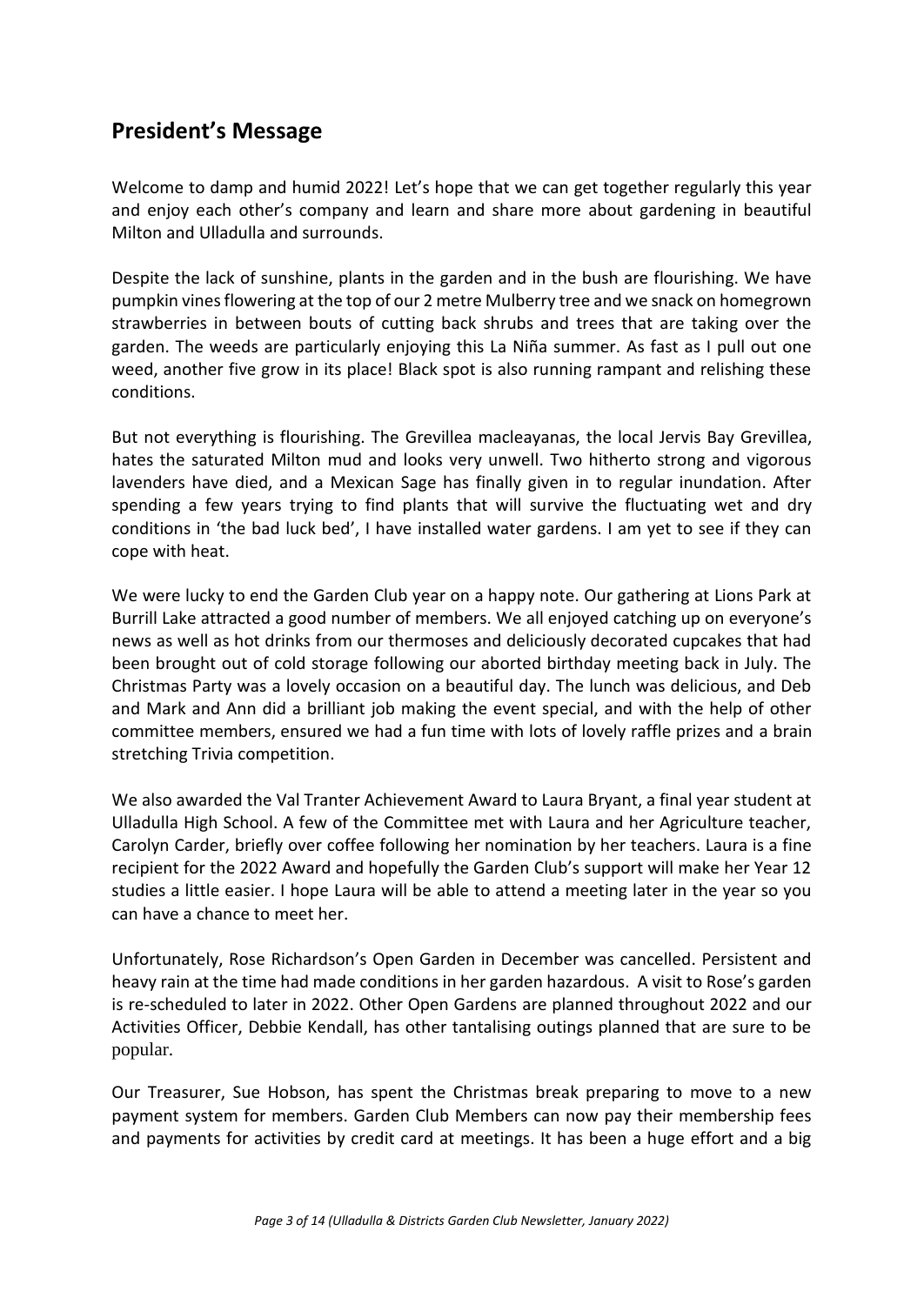learning curve for Sue, but it will save a lot of time and messing about for her and for members in the year to come.

It will be great to see you at our first meeting of 2022 on 31 January. Most of our regular helpers will be there to host the raffle, the Competition, the Trading Table, Garden Gems, and the all-important Morning Tea. I understand if you are not quite ready to mix with lots of people but hopefully you will join your fellow gardeners at meetings as the year progresses.

Don't forget that the February meeting is our Annual General Meeting. At this meeting new members of the committee and office bearers will be elected. It has been a difficult couple of years for committee members. It has been a big effort to keep members engaged and feeling that they belong despite the lack of gatherings and outings. Many of the activities that have been organised have had to be cancelled because of Covid or the weather. This has been dispiriting and disappointing for members and organisers. Despite the difficulties, the Committee is keen to deliver an interesting and busy schedule of activities for 2022 but needs an injection of new energy and ideas.

If you are interested to learn more about being a member of the committee join committee members for a coffee at the Rotunda at the back of the Milton shops on Thursday 10 February at 10 am. The Rotunda is in a small park that can be reached through the walkway next to Brown Sugar Café in the main street. We would love to see you there.

Happy La Niña gardening!

Gillian President

やややややや

#### **Would you like to be a Member in Focus at one of our meetings?**

We would love to hear from any member in our club who can share their journey with us  $-$  it doesn't have to be garden related, or it can just be some photos that you can share with us  $$ it is up to you.

You could be a new member or a long-standing member whose garden has evolved significantly since they last presented. Don't be shy as we can assist with your presentation.

If you are interested in sharing your knowledge and experiences with the club, please contact Colleen Ringe.

おおおおおや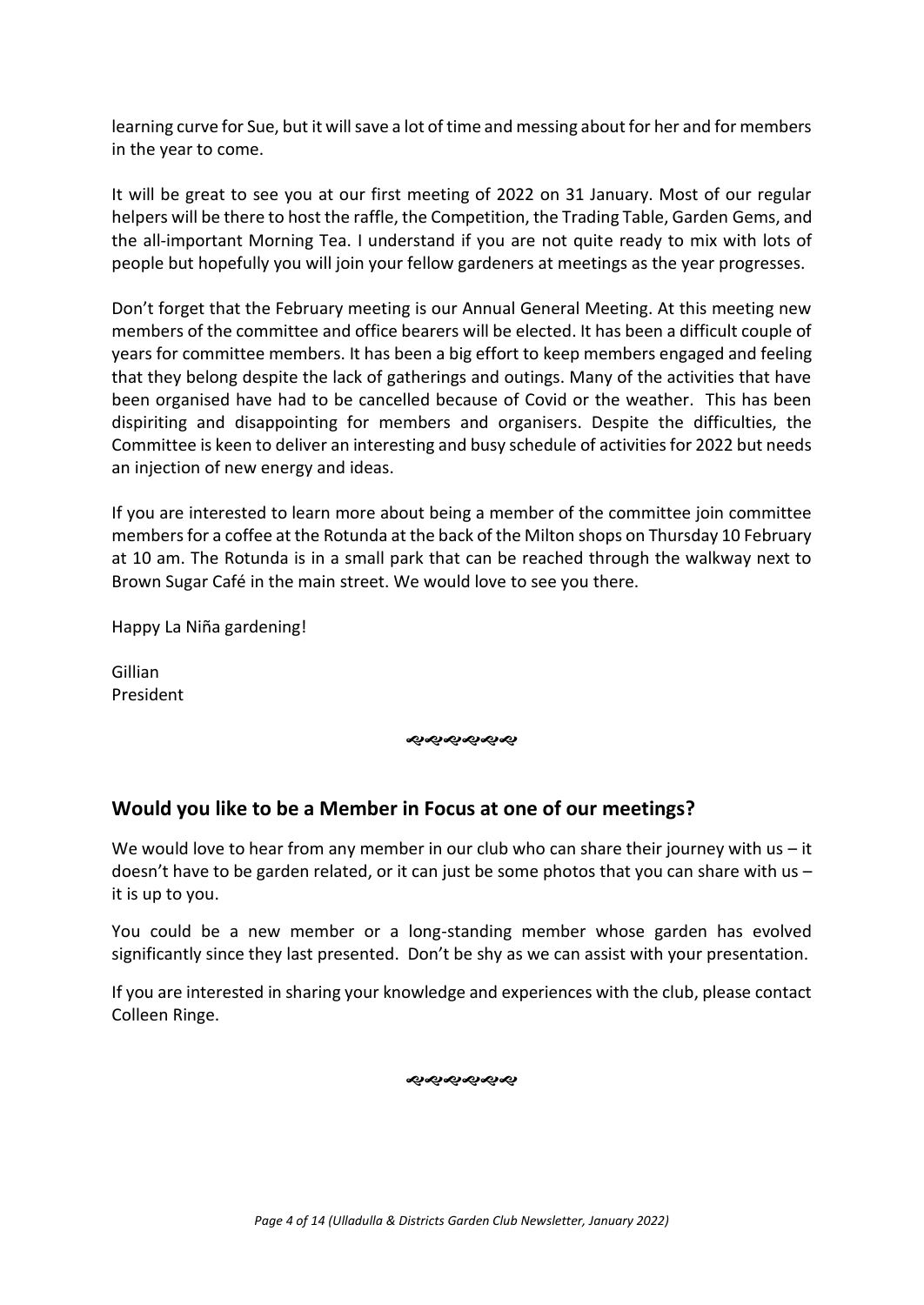# **Keeping everyone COVID safe for our meetings**

At our monthly meetings, we must make sure everyone is protected and safe from COVID infection. It is frustrating but essential that we all closely observe the following rules:

- Please do not come to the meeting if you are feeling unwell.
- Masks must be worn indoors.
- Bring your own pen.
- Before entering the venue, register with the Services NSW app using the Church's QR code. If you do not have a smartphone, you can manually record your details.
- Committee members will take your contributions for the Garden Gems, Competition and Trading tables and deliver them for you.
- Once you are inside the venue go to the Welcome Table as usual to record your attendance. This is for insurance purposes.
- After recording your attendance, move around the room in a clockwise direction to get your raffle tickets and view the Garden Gems, Competition and Trading table. The library will not be operating.
- Once you are seated, please remain in your seat until Morning Tea time.
- Morning tea will be served individually from the serveries in the kitchen.
- You may prefer to use your own mug otherwise all tea and coffee will be served in polystyrene cups. Biscuits will be served in individually wrapped packets.
- Hand sanitisers will be located at the entry and at strategic points in the meeting area. Please sanitise your hands regularly.
- COVID Monitors will circulate around the room to make sure we all observe social distancing.
- And please, no singing and dancing!

*સર્વેશ્વેશ્વેશ્વેશ્વેશ્વે*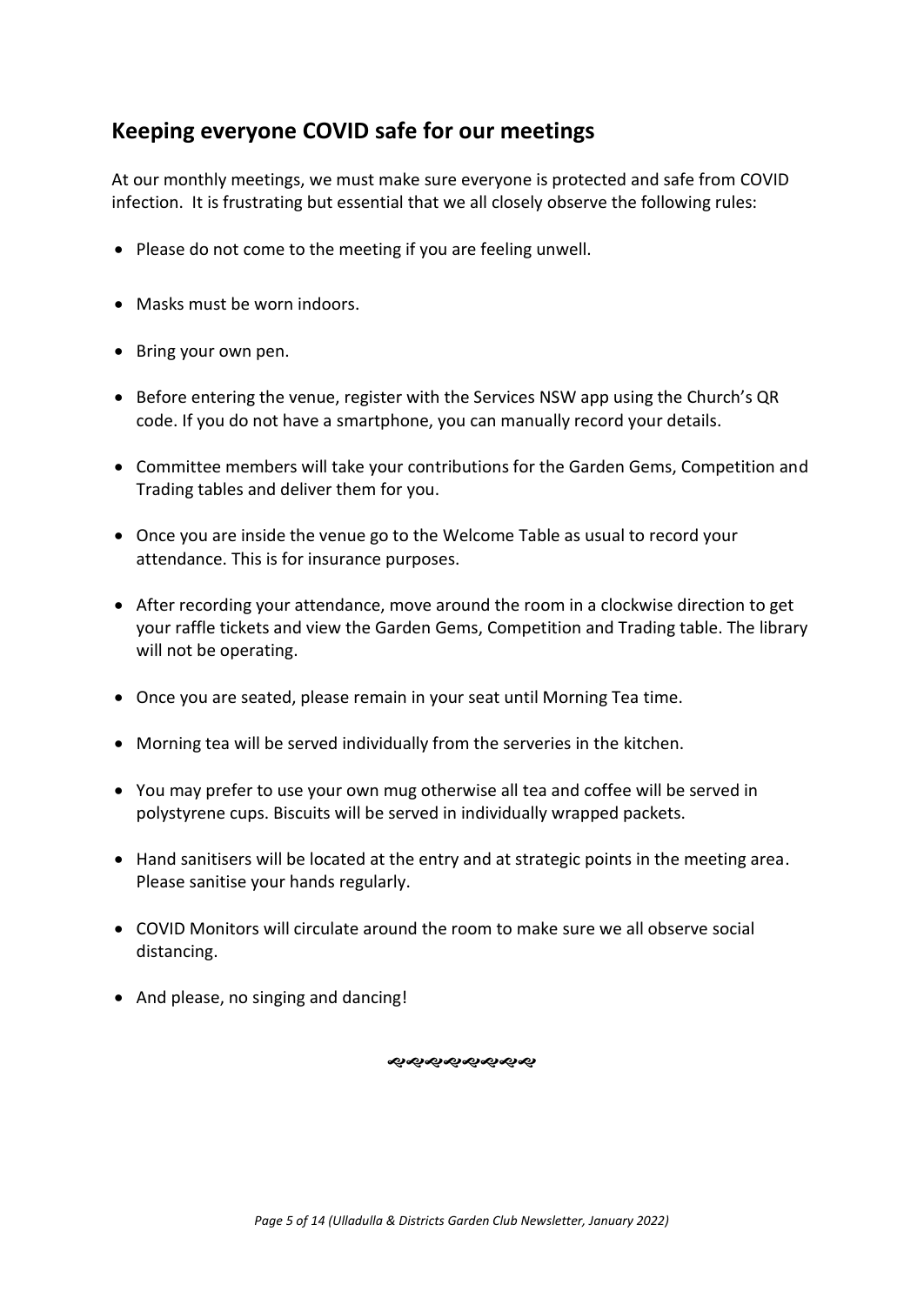# **Finance Report for November 2021**

| Funds held at Westpac and CBA at October 31, 2021 | \$14823.02 |
|---------------------------------------------------|------------|
| Bendigo Bank Term Deposit                         | \$7249.24  |
| Income                                            | \$3598.00  |
| Expenditure                                       | \$1017.80  |
| Cash Book balance as of November 30, 2021         | \$17404.02 |
| 'Student' account                                 | \$2676.28  |
|                                                   |            |

# **Finance Report for December 2021**

| Funds held at Westpac and CBA at November 30, 2021 | 17404.02   |
|----------------------------------------------------|------------|
| Bendigo Bank Term Deposit                          | \$7261.99  |
| Income                                             | \$1534.71  |
| Expenditure                                        | \$5050.31  |
| Cash Book balance as of December 31, 2021          | \$13888.42 |
| 'Student' account                                  | \$2676.28  |

# **News from the Treasurer**

Last September we started the process of changing our bank from the Commonwealth Bank to Westpac. We have now completely closed the CBA accounts so they can no longer accept payments.

If you wish to transfer a payment directly to our bank you need to use the following details.

**BSB: 032 701** 

**Account No: 269025**

# **Name: Ulladulla and Districts Garden Club Inc**

Please make a note of this and change our details in your payments list if you do online banking.

# **Garden Club EFTPOS**

I am happy to let you know that we now have the capability to take EFTPOS payments at our meetings. We have purchased the 'Square' payment system which is easy and convenient to use.

Members will be able to pay for membership, trips and other sales from our Garden Club just by tapping a debit or credit card or using your phone payment option with our Square reader.

A receipt for your payment can be sent to your phone as a sms if you would like that.

I look forward to seeing you at our next meeting.

#### **Sue Hobson (Treasurer)**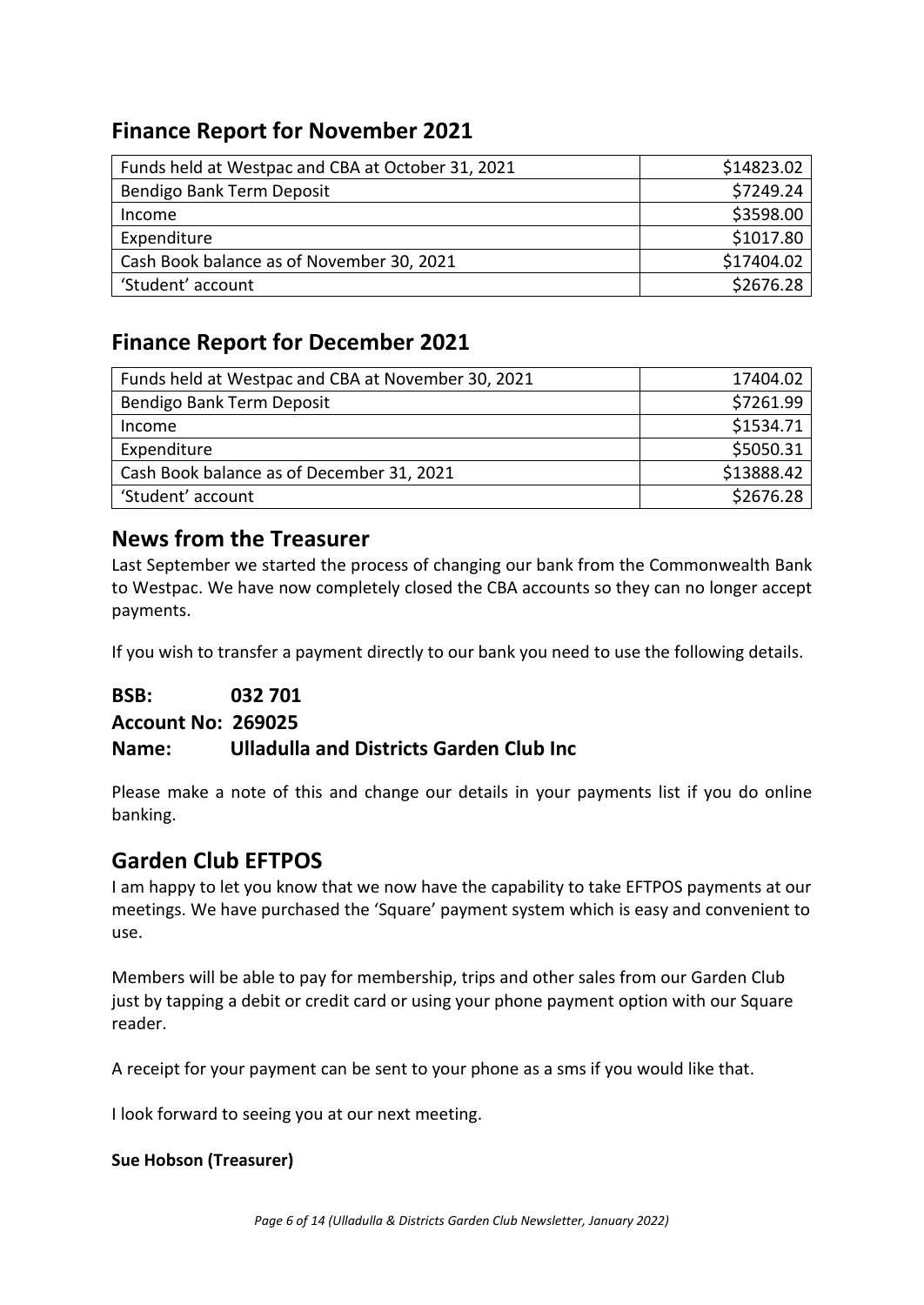# **Garden Club membership for 2022**

Please note that **2022 UGC membership is now due** and payable by the end of March 2022:

# **\$30.00 for a single membership \$55.00 for a couple**

# **Please pay online if possible. Details are on page 2 of this newsletter**.

**�������** 

# **What does the Committee actually do?**

Find out on 10 February at 10 am at the Milton Rotunda

The Garden Club meeting on 28 February incorporates the Annual General Meeting (AGM). At the AGM a new committee and new office bearers are elected. The Committee manages the affairs of the Garden Club on behalf of and for the benefit of members. The Committee organises the meetings, plans the activities that members enjoy so much, collects membership fees to fund the meetings and organises fundraisers to support our various community projects.

Committee members manage the Garden Club in accordance with NSW State Government Legislation. This legislation sets our rules of operation and ensures that the financial records and decision making are fair and honest and in the best interest of the Club and its members. It is very rewarding working on the Committee, and it provides the opportunity to learn new things, implement your ideas and introduce new ways of doing things to make the Garden Club more vibrant and responsive to members.

If you wish to learn more about the Committee and how it operates you are very welcome to join Committee members for coffee on Thursday 10 February at 10 am at the Rotunda in the garden at the back of the Milton shops. The Rotunda is reached via the laneway alongside Brown Sugar café in the main street of Milton. It is outdoors but sheltered and there are plenty of excellent coffee shops nearby to get a coffee.

It would be great to see you there!

ৰ্থ্যৰ ৰাজ্য প্ৰাৰ্থ

#### **Request for Rose Petals**

I am seeking expressions of interest from fellow garden club members to collect/& or dry red or dark coloured rose petals to use for my son's wedding in early March 2022. I would appreciate any rose petals from members.

Jane McLennan Tel 0418 469 928

**�������**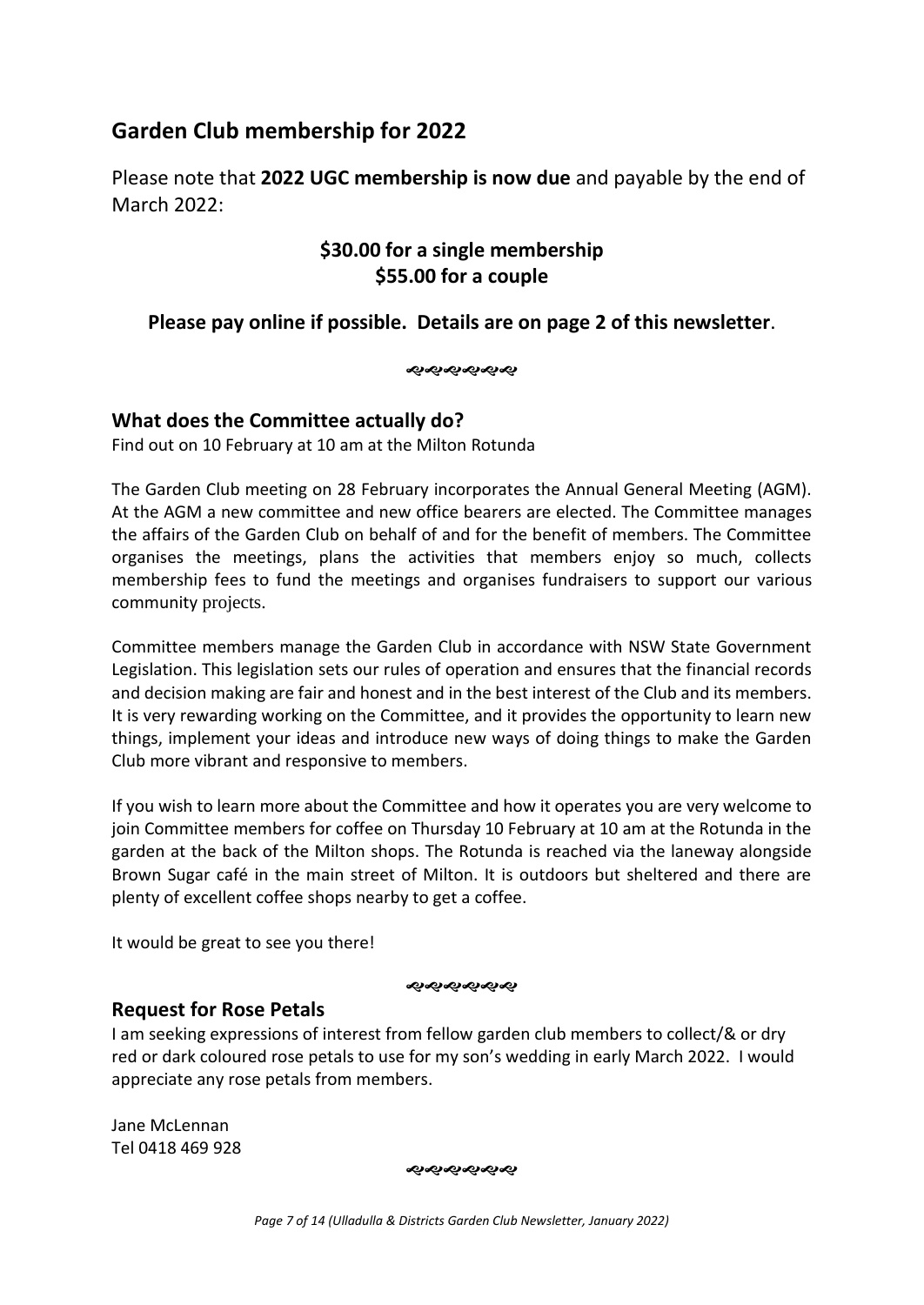#### **Vale: Harry Rosetto**



This picture was taken at the Dunn Lewis monthly working bee in March 2015.

Both Harry and Lesley have always been great active members of our club and our community. He always had a sparkle in his eyes.

Our sincere sympathy to Lesley and family at this sad time. Sue McMahon has sent a card to Lesley on behalf of the garden club.

(Thank you to Joii Harris for advising us of this news.)

やややややややや

# **Shirley Smith Award 2022**

Let's get the 2022 competition underway. I am sure that each of you has a special tip or trick that you have used during the COVID situation that you can share with our members. Please send them to [ulladullagardenclub@gmail.com](mailto:ulladullagardenclub@gmail.com) or directly to the editor at [annkeegan@bigpond.com.](mailto:annkeegan@bigpond.com) I look forward to receiving lots and lots of tips and tricks this year.

#### *ର୍ଷ୍ଣ ସ୍ପର୍ୟ ସ୍ପତ୍ତି ସ*

#### **Colleen Ringe**

I took this photo of my Cafe au Lait dahlias that I grew. I am very pleased as this is my first-time growing dahlias.

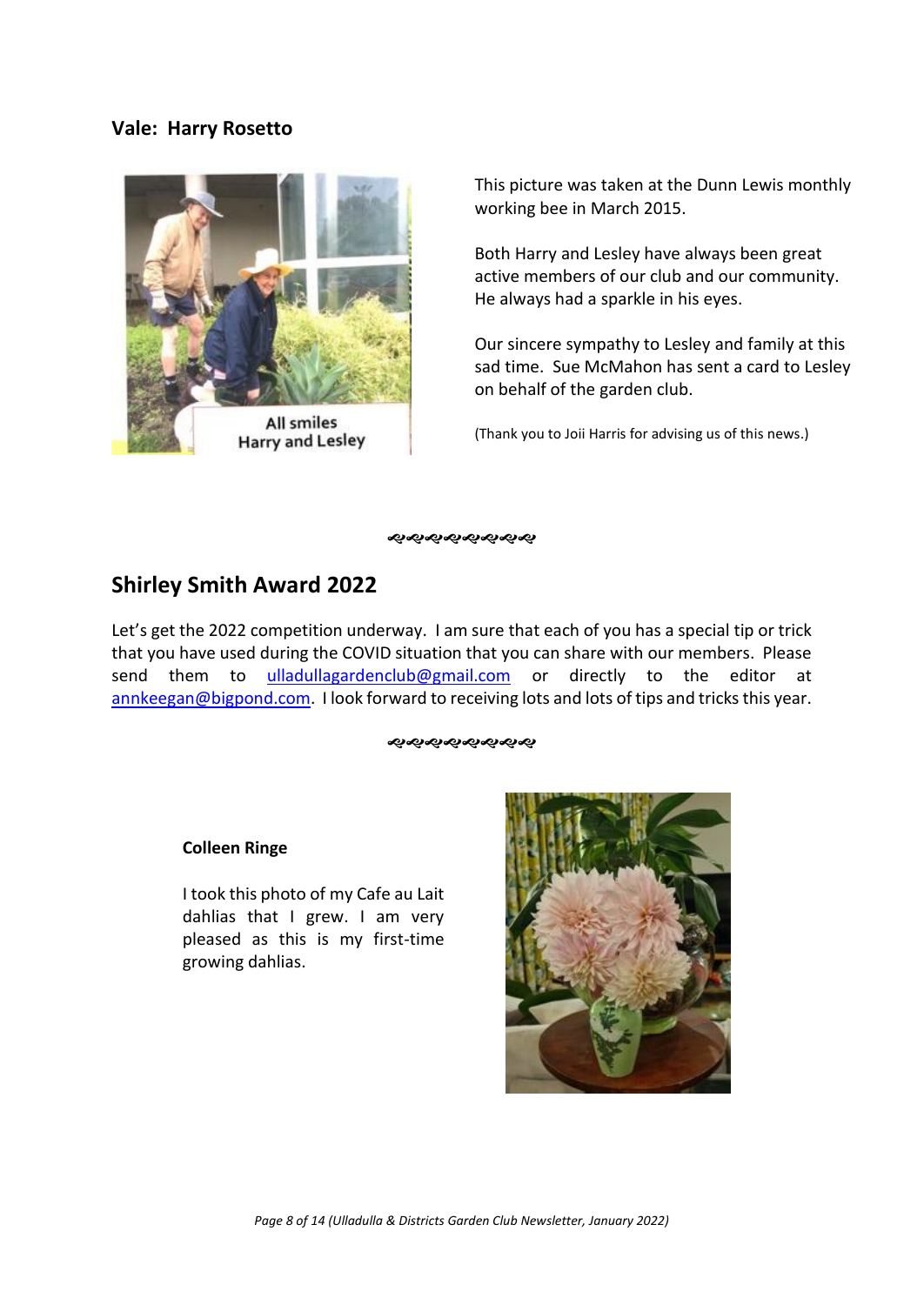# **Activities – Debbie Kendall**

Welcome back to what appears to be another year of uncertainty for Activities and Events in our Garden Club, as well as in our general day to day lives. Let's cross our fingers and hope that things settle down early in the year so that we can positively plan some activities.

I have put together a draft schedule of activities which I discussed with the Committee at our first Committee meeting of 2022 but of course this is all subject to how things are panning out COVID-wise. Open Gardens/Coffee Mornings might be arranged at short notice along with a couple of day trips.

A few things we are hoping to schedule and for you to look forward to include Open Gardens in March, April and May, a day trip in May to view gardens in Bowral where we will be hosted by Bowral Garden Club, Soup Day in August, a day trip in September to the Tulip Time Festival, Bowral; and again, 'Take  $3'$  – a 4 day trip featuring Mayfield Gardens during their Spring Festival.

Let's all stay positive that trips and events can be planned and please stay tuned - we will keep you updated as events unfold.

ややややややや

# **Guest Speaker for January**

This is a surprise, so please come to the meeting to find out …

**���������** 

# **Competition for January**

Fresh fruit or produce from your garden

# **Volunteering Opportunity**

Are you looking for volunteering opportunities – the Trash and Treasure shop in Milton is looking for volunteers to assist in the shop. There are 3 hour shifts available in the morning or afternoon and you only need to do a shift once a month (or more if you wish). All proceeds from the shop go to Sarah Claydon Retirement Village to assist with the purchase of equipment etc. Training will be given, and you will work with another volunteer.

If you are interested in finding out more then please contact Ann Keegan 0417 690 620 or Maree Nolan 0429 499 388.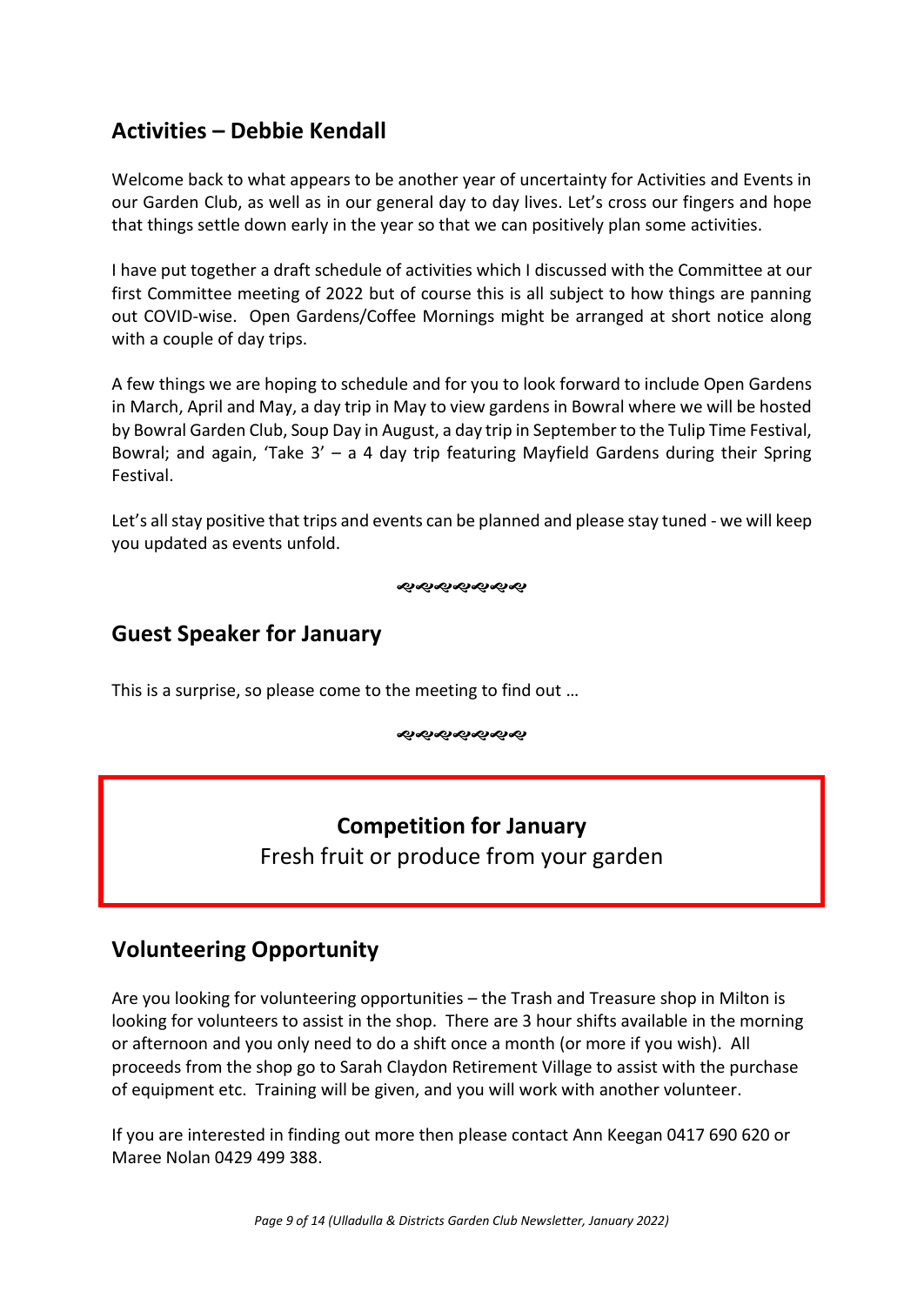# **About the Fauna in my Garden – Daryl Bishop**

#### **Moths & Butterflies** (*Lepidoptera*)

This is a big subject and I have not tackled it before because of the difficulty of condensing it without losing the feeling of just how magnificent and beautiful these creatures are. I have now decided to have a go anyway, by dividing it into 3 sections.

Some countries do not differentiate between the two species because there are so many overlapping features. The differences, however, are important.

Both species, like bees, are very important as pollinators. Many plants have adapted to facilitate their visits.

Butterflies are generally active during the day; moths, at night – there are, of course, exceptions.

Butterflies are more often very brightly coloured; moths are often drab, but they vary the shape of their wings more. Butterflies' antennae are shaped like clubs – a straight stem with a knob on the end; a moth's antennae are feather shaped or thread-like – again there are exceptions. Both have a long hollow feeding tube called a proboscis which they curl up and tuck away when not in use. Neither have jaws. Because of this their food must be liquid or semi-liquid (such as nectar).

Both have dust-like scales which cover their wide, flat wings (as many as 200-600 scales per millimetre). These scales are what make the wings look iridescent and in butterflies, are often vividly coloured.

Butterflies wing shapes are fairly standard, but moths vary their wing shapes a lot, probably to help with disguise. Some of the shapes are grotesque but some are very beautiful; for instance, the American Moon Moth (Arctias Luna) pale green in colour and with a wingspan of 32cms are utterly magnificent in shape.

Both species have compound eyes made up of hundreds (sometimes thousands) of lenses. Their antennae (or feelers)



are used for smell as well as touch. They can also taste and sense temperature changes. Both species also have a good sense of taste in their feet. If they touch down on a flower and their feet do not detect the sweetness of nectar, they quickly move on.

When moths are at rest, their wings are horizontal to their body; with butterflies the wings are held erect and close together.

The eggs of both species vary immensely according to type and habit (in shape, colour, quantity, and disposal. Some types are very specific about which plants they use as hosts for their eggs, laying them either singly or in batches of 1000 or more. Others simply scatter their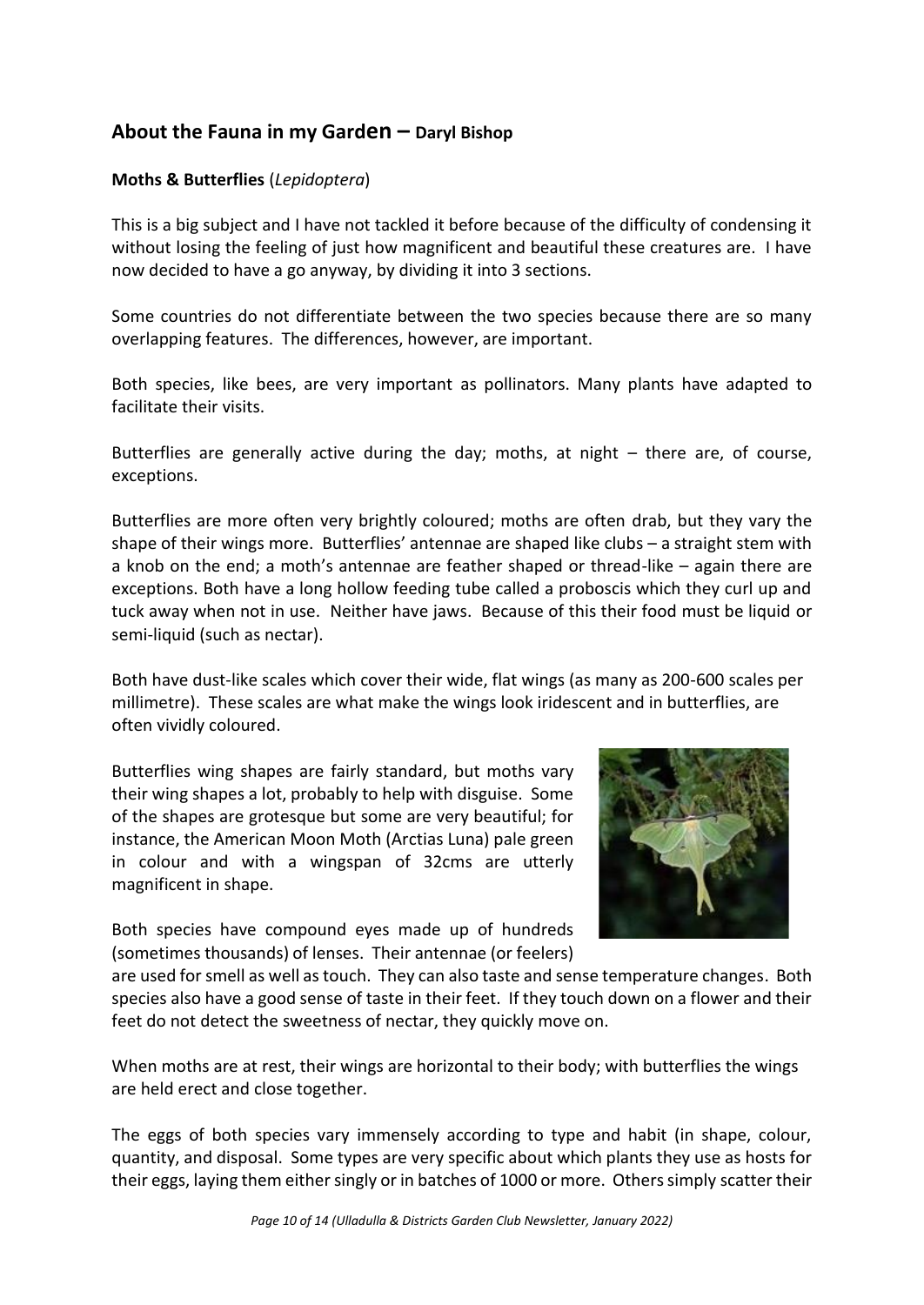eggs as they fly. Those which use a particular type of plant as a nursery, find that plant with the aid of their antennae. Most eggs hatch within a few days but some can take up to a year.

The tiny caterpillars bite their way out of the eggs and almost immediately start eating. Whilst the adult moths and butterflies are liquid eaters, only their young chomp their way through whatever foliage, flowers or fruit take their fancy – they are voracious. They grow rapidly shedding their skin several times before pupating. Caterpillars are far more numerous than the adults of the species because they are so much more attractive to predators. They often hide amongst the vegetation or in bark crevices and feed at night to avoid danger. Some caterpillars have developed defences such as spines - which cause itching; vivid colours – danger; poison in their bodies and at least one sprays a jet of poison over predators!



After about a month, the caterpillar pupates. As pupae, they are totally defenceless. Some tunnel into the ground for this stage of their development; others spin a silken cocoon (which hardens into a shell) in which the next transformation takes place. This process can take just a few days, but the time frame varies a lot and, in some cases, can be over a year before the adult emerges.

Getting out of the chrysalis is not easy; the emerging butterfly/moth swallows air to make it swell up. This helps to split the chrysalis and the insect emerges very weak and shaky. It hangs downwards and slowly pumps blood into its folded wings which begin to straighten out and after about half an hour, the wings are fully extended. The insects bask in the sun for an hour or two while the wings dry and harden. After a few trial flaps of its wings, it is ready to fly and begin its new life as an adult moth or butterfly.



End of episode one. If you are not bored, next month will be about butterflies.

I have been writing this out on my deck surrounded by my creche of teenage magpies (now up to eleven). Their song is deafening as they try to outdo each other. They are sitting on the backs of chairs, not begging for food, just comfortable in each other's company. One is even standing on the glass topped table immediately in front of me, just occasionally trying a gentle nibble of the end of my pen, but mainly just watching me at work. They seem well content with their life. As am I!

) સ્વર્ચ સ્વર્ચ સ્વર્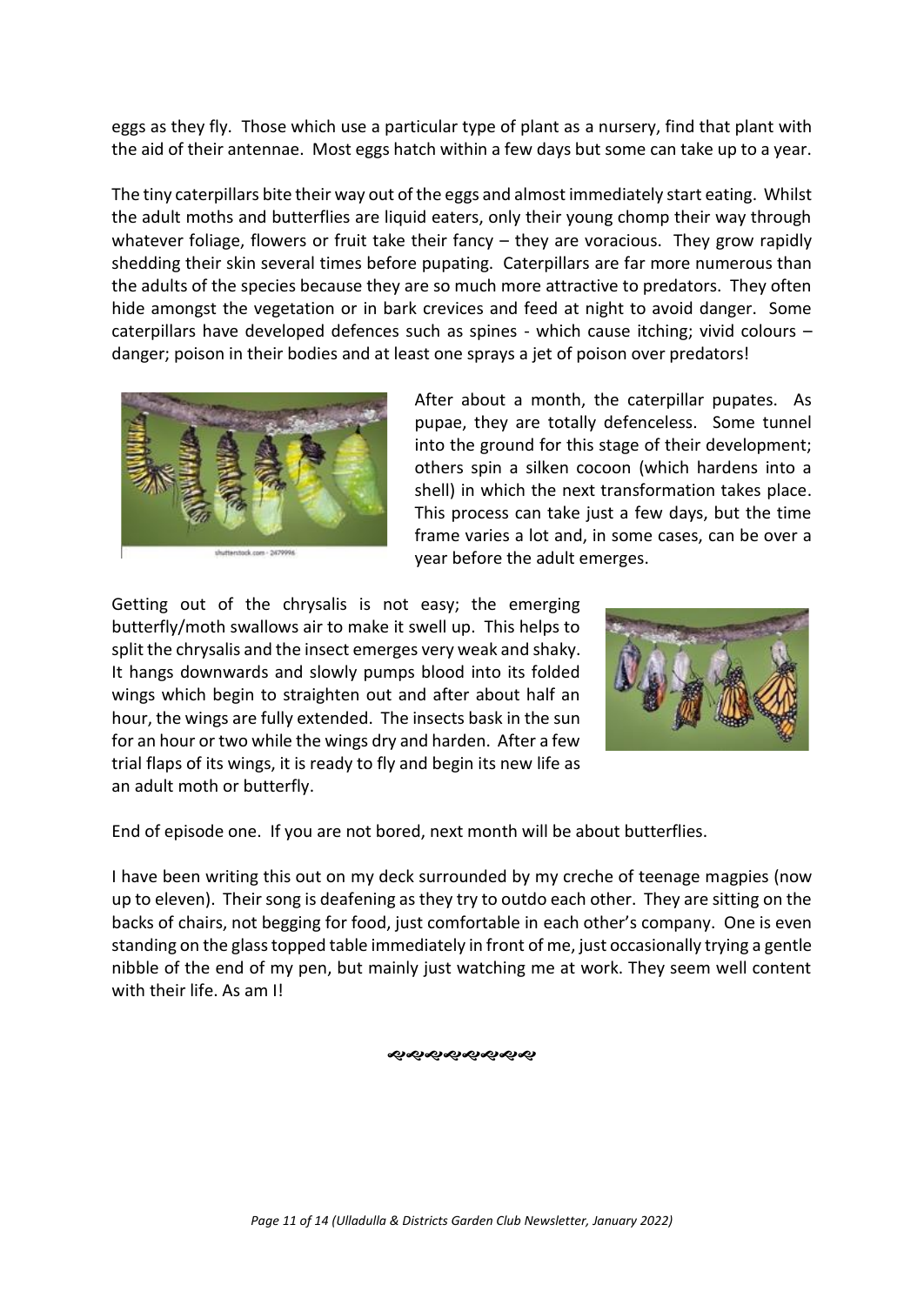# **Diary of a thwarted orchid lover** (continued)

I haven't paid much attention to my orchid lately. And I haven't examined it closely. I have been busy with end-of-year activities and commitments with visitors and Christmas thrown in to add to the stress. My orchid has been sitting in its pot, seemingly quite content, against an east facing wall, sheltered by eaves from the direct impact of the heavy rains but getting sufficient moisture from incidental splashes and windblown rain.

As I prepared to write in my Orchid diary, I was keen to see if new growth had appeared or at the very least no depletion of growth had occurred. When I finally did get to examine her, I was delighted to see that there were two new growth sites, one of them a decent size and looking strong and healthy. The second pair of leaves is smaller and has been nibbled at by the voracious snails that have invaded our garden in this wet weather or maybe the chooks have attacked it. The chooks are worse than the snails although not quite as sneaky.

I am very pleased to report these positive developments in my orchid growing adventure. Keep your fingers crossed that next month the news is even better.



**����������** 

**Competition for February 2022 meeting –** As we will be 'back to normal' for our meeting, the competition for February is **Romantic Red**

# **Competitions for 2022**

| <b>Blossoms of Blue</b> | July           | Camelias     |
|-------------------------|----------------|--------------|
| <b>Hibiscus</b>         | August         | Succulen     |
| One perfect bloom       | September      | Orchids      |
| <b>Winter Wonders</b>   | <b>October</b> | <b>Roses</b> |
|                         |                |              |

**August** Succulents **September** Orchids

**November** Symphony in White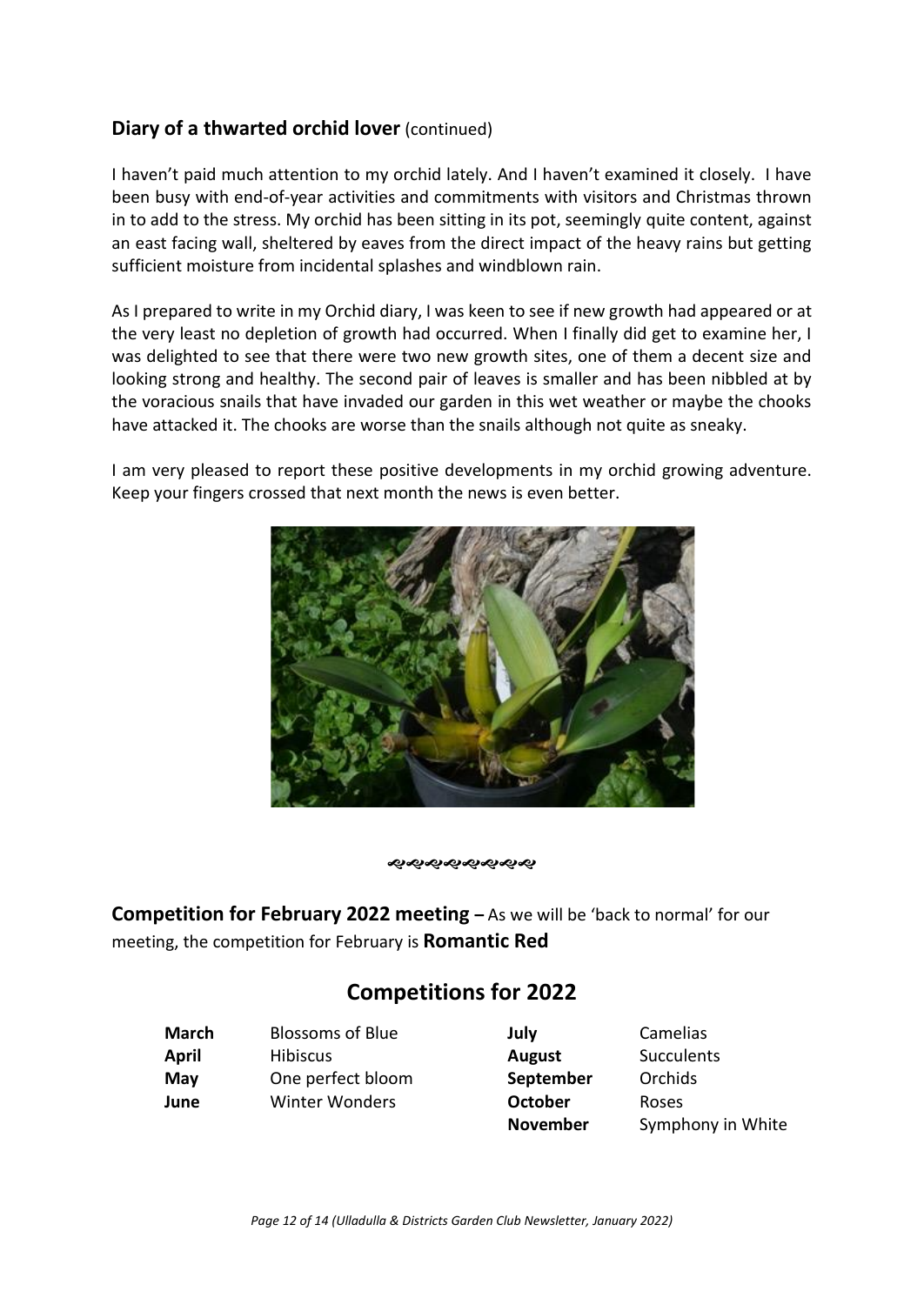#### **Have your say …**

Is there something that you want to say about the joys or otherwise of home gardening? The newsletter is a place that you can post your views or make comments or even write a story. Don't be shy and don't think that you need to be a great writer to contribute – we can help you if you need it. Members' contributions are what make newsletters interesting. Have your say!

#### **Newsletter Editor, Ann Keegan, can be contacted by:**

Email [annkeegan@bigpond.com](mailto:annkeegan@bigpond.com) Telephone 0417 690 620 or 4454 4156

# **Photos for Newsletter**

Do you have a photo you love of your garden or a plant or animal in your garden? We would love to share it with our members through the newsletter so please don't stop sending them in. They are a wonderful addition to our newsletter. Send them to [ulladullagardenclub@gmail.com](mailto:ulladullagardenclub@gmail.com) or directly to me at [annkeegan@bigpond.com](mailto:annkeegan@bigpond.com)

#### **Paid Advertisement**

Tony Karacsonyi, of Narrawallee, is now offering his gardening services to Garden Club members. Tony is already maintaining several gardens in Mollymook and Milton, and is skilled in weeding, planting, pruning, mulching, and creating gardens. He has worked as a planter/bush regenerator, for the past 9 years for Shoalhaven City Council and the NPWS. He has Certificates 1, 2 and Part 3 in Horticulture from Ulladulla TAFE, and Chemical Certificate from North Sydney TAFE. Some members will know Tony and his wife Elizabeth, from the Milton/Ulladulla Orchid Society Shows, so if you have orchids that need re-potting, he can do that too.



# **Call Tony on Tel; 0476 938 415 or AH; 4455 4552**